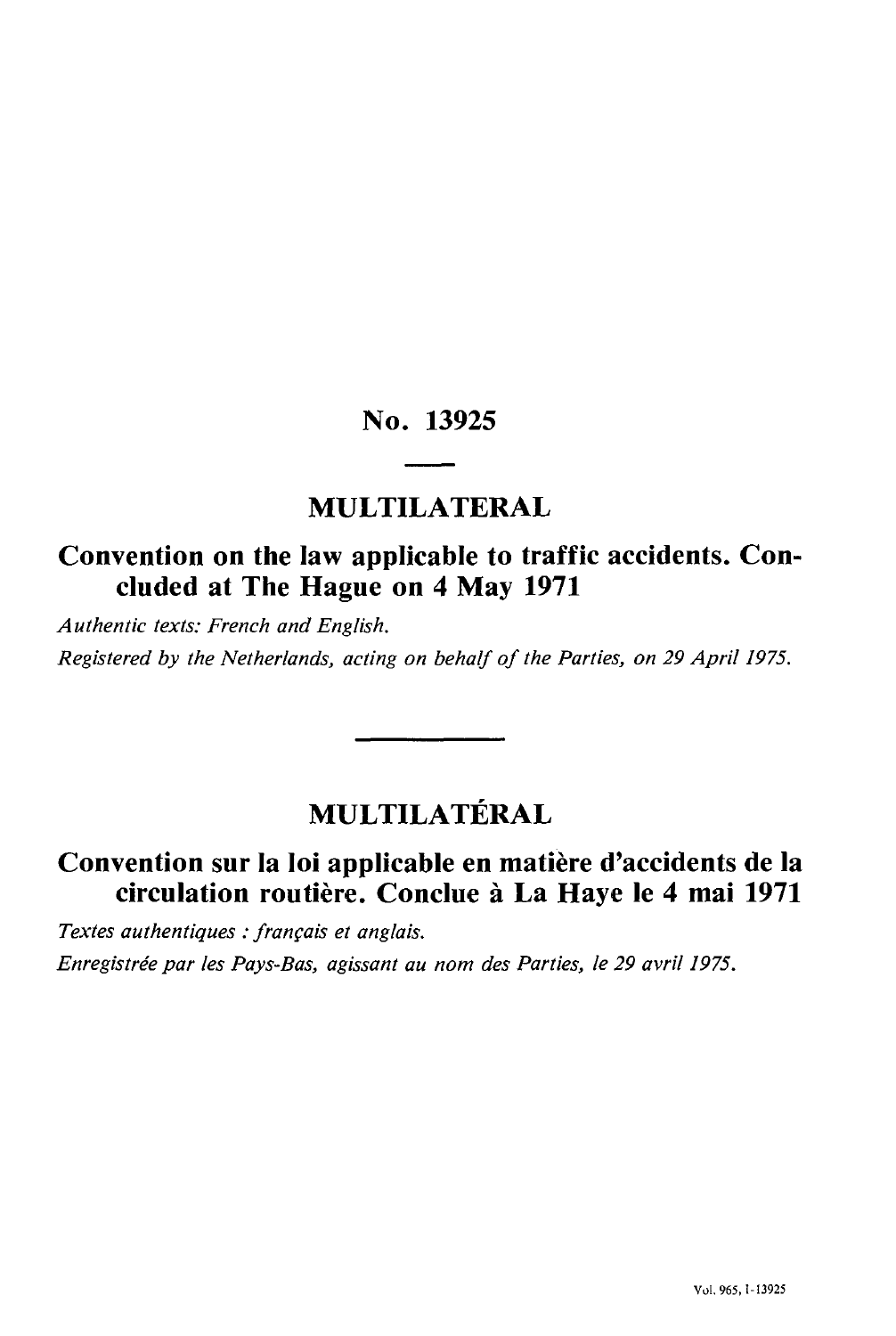#### CONVENTION1 ON THE LAW APPLICABLE TO TRAFFIC AC CIDENTS

The States signatory to the present Convention,

Desiring to establish common provisions on the law applicable to civil non contractual liability arising from traffic accidents,

Have resolved to conclude a Convention to this effect and have agreed upon the following provisions –

*Article 1.* The present Convention shall determine the law appplicable to civil non-contractual liability arising from traffic accidents, in whatever kind of pro ceeding it is sought to enforce this liability.

For the purpose of this Convention, a traffic accident shall mean an accident which involves one or more vehicles, whether motorized or not, and is connected with traffic on the public highway, in grounds open to the public or in private grounds to which certain persons have a right of access.

*Article 2.* The present Convention shall not apply

- (1) to the liability of manufacturers, sellers or repairers of vehicles;
- (2) to the reponsibility of the owner, or of any other person, for the maintenance of a way open to traffic or for the safety of its users;
- $(3)$  to vicarious liability, with the exception of the liability of an owner of a vehicle. or of a principal, or of a master;
- (4) to recourse actions among persons liable;
- (5) to recourse actions and to subrogation in so far as insurance companies are con cerned;
- (6) to actions and recourse actions by or against social insurance institutions, other similar institutions and public automobile guarantee funds, and to any exemp tion from liability laid down by the law which governs these institutions.

*Article 3.* The applicable law is the internal law of the State where the acci dent occurred.

*Article 4.* Subject to article 5 the following exceptions are made to the provi sions of article  $3-$ 

*(a)* where only one vehicle is involved in the accident and it is registered in a State other than that where the accident occurred, the internal law of the State of registration is applicable to determine liability

<sup>1</sup> Came into force on 3 June 1975 in respect of the following States, i.e. on the sixtieth day after the deposit with the Ministry of Foreign Affairs of the Netherlands of the third instrument of ratification by a State represented at the eleventh session of the Hague Conference on Private International Law, in accordance with the first paragraph of ar ticle 17:

| <b>State</b> | Date of deposit<br>of the instrument<br>of ratification |              |
|--------------|---------------------------------------------------------|--------------|
|              |                                                         | 1975<br>1975 |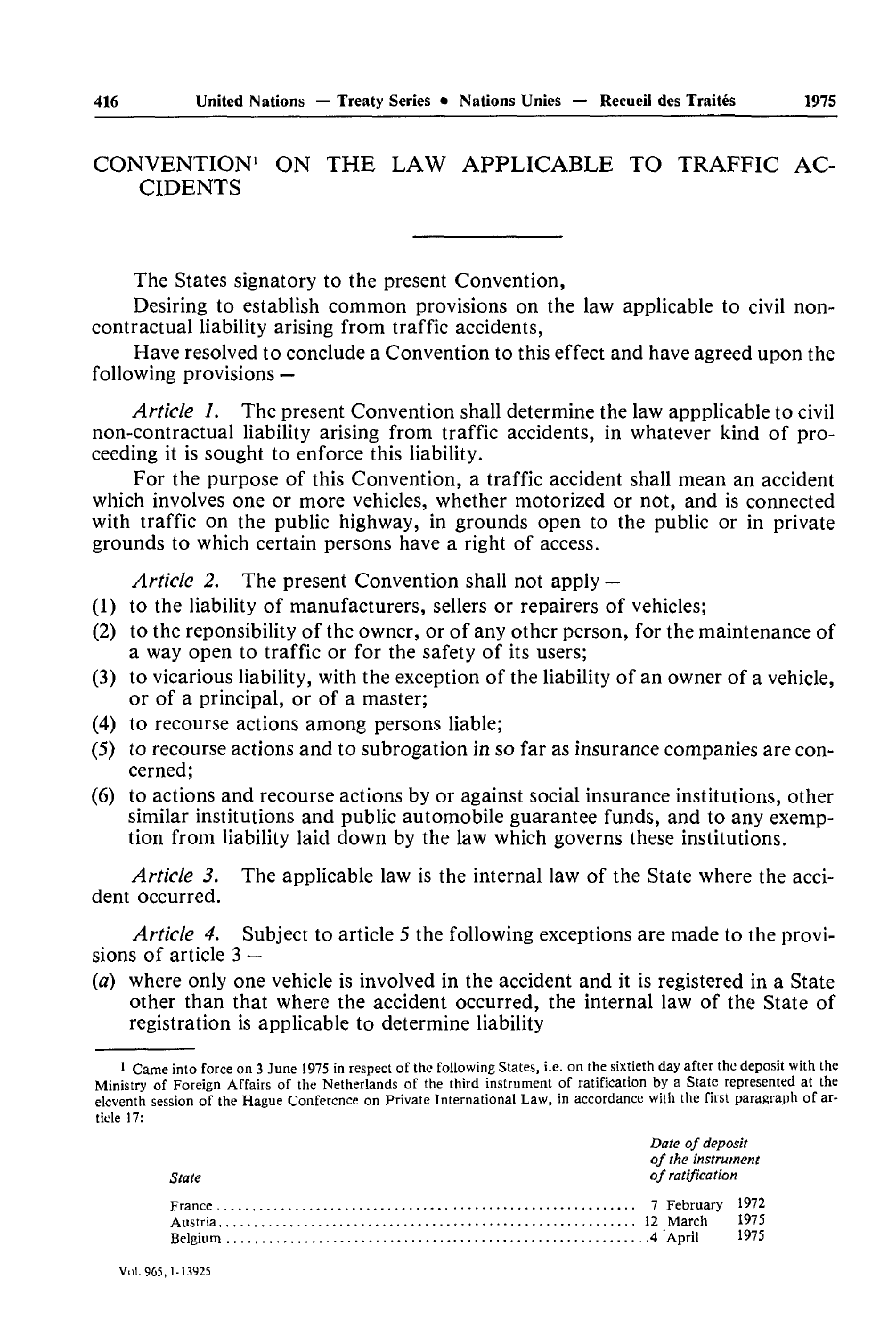- $-$  towards the driver, owner or any other person having control of or an interest in the vehicle irrespective of their habitual residence,
- towards a victim who is a passenger and whose habitual residence is in a State other than that where the accident occurred,
- towards a victim who is outside the vehicle at the place of the accident and whose habitual residence is in the State of registration.

Where there are two or more victims the applicable law is determined separately for each of them.

- (6) Where two or more vehicles are involved in the accident, the provisions of *(a)*  are applicable only if all the vehicles are registered in the same State.
- $(c)$  Where one or more persons outside the vehicle or vehicles at the place of the accident are involved in the accident and may be liable, the provisions of  $(a)$  and *(b)* are applicable only if all these persons have their habitual residence in the State of registration. The same is true even though these persons are also victims of the accident.

*Article 5.* The law applicable under articles 3 and 4 to liability towards a passenger who is a victim governs liability for damage to goods carried in the vehicle and which either belong to the passenger or have been entrusted to his care.

The law applicable under articles 3 and 4 to liability towards the owner of the vehicle governs liability for damage to goods carried in the vehicle other than goods covered in the preceding paragraph.

Liability for damage to goods outside the vehicle or vehicles is governed by the internal law of the State where the accident occurred. However the liability for damage to the personal belongings of the victim outside the vehicle or vehicles is governed by the internal law of the State of registration when that law would be ap plicable to the liability towards the victim according to article 4.

*Article 6.* In the case of vehicles which have no registration or which are registered in several States the internal law of the State in which they are habitually stationed shall replace the law of the State of registration. The same shall be true if neither the owner nor the person in possession or control nor the driver of the vehi cle has his habitual residence in the State of registration at the time of the accident.

*Article 7.* Whatever may be the applicable law, in determining liability ac count shall be taken of rules relating to the control and safety of traffic which were in force at the place and time of the accident.

*Article 8.* The applicable law shall determine, in particular

- (1) the basis and extent of liability;
- (2) the grounds for exemption from liability, any limitation of liability, and any division of liability;
- (3) the existence and kinds of injury or damage which may have to be compensated;
- (4) the kinds and extent of damages;
- (5) the question whether a right to damages may be assigned or inherited;
- (6) the persons who have suffered damage and who may claim damages in their own right;
- (7) the liability of a principal for the acts of his agent or of a master for the acts of his servant;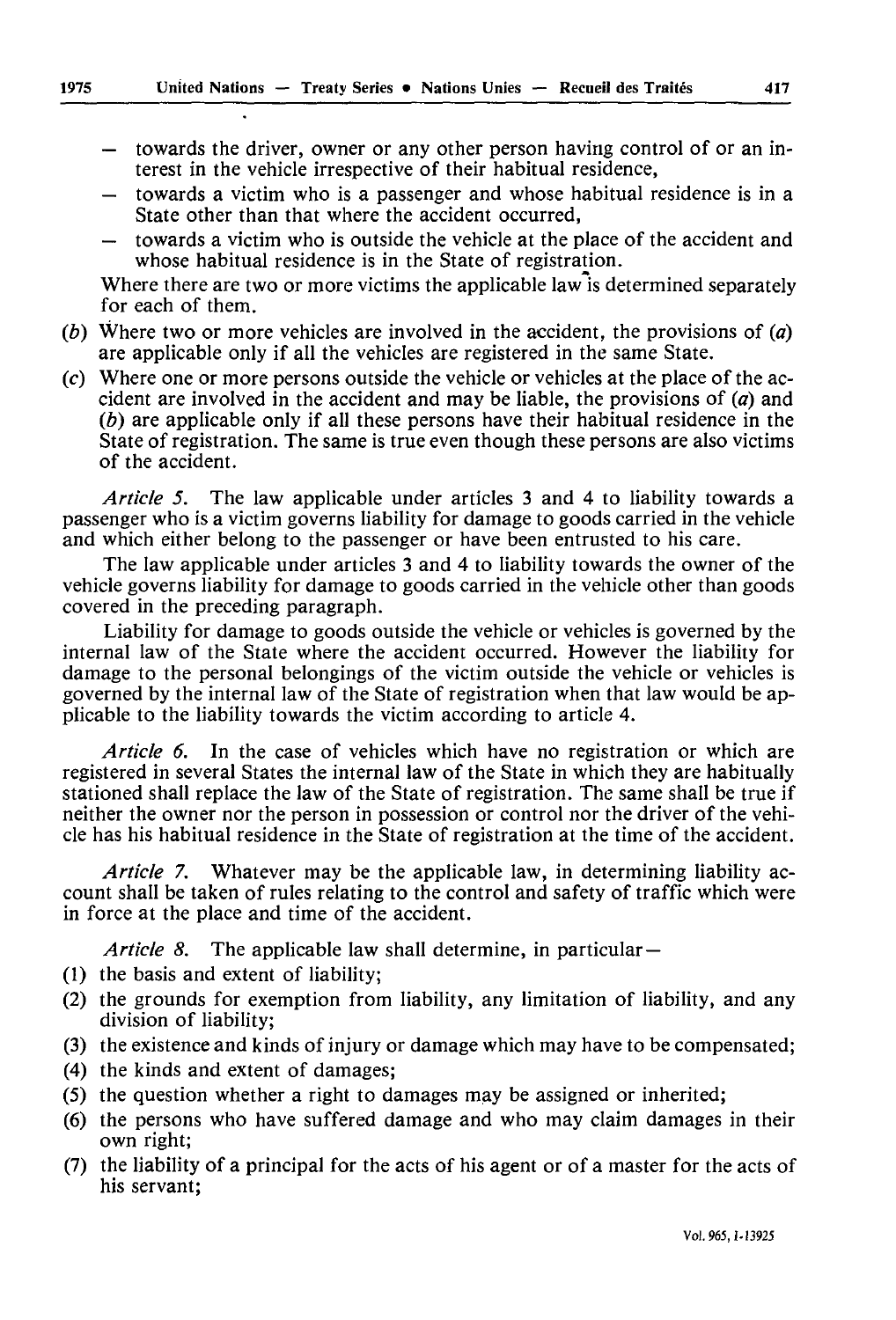(8) rules of prescription and limitation, including rules relating to the commence ment of a period of prescription or limitation, and the interruption and suspen sion of this period.

*Article 9.* Persons who have suffered injury or damage shall have a right of direct action against the insurer of the person liable if they have such a right under the law applicable according to articles 3, 4 or 5.

If the law of the State of registration is applicable under articles 4 or 5 and that law provides no right of direct action, such a right shall nevertheless exist if it is pro vided by the internal law of the State where the accident occurred.

If neither of these laws provides any such right it shall exist if it is provided by the law governing the contract of insurance.

*Article 10.* The application of any of the laws declared applicable by the pres ent Convention may be refused only when it is manifestly contrary to public policy ('ordre public').

*Article 11.* The application of articles 1 to 10 of this Convention shall be in dependent of any requirement of reciprocity. The Convention shall be applied even if the applicable law is not that of a Contracting State.

*Article 12.* Every territorial entity forming part of a State having a nonunified legal system shall be considered as a State for the purposes of articles 2 to 11 when it has its own legal system, in respect of civil non-contractual liability arising from traffic accidents.

*Article 13.* A state having a non-unified legal system is not bound to apply this Convention to accidents occurring in that State which involve only vehicles registered in territorial units of that State.

*Article 14.* A State having a non-unified legal system may, at the time of signature, ratification or accession, declare that this Convention shall extend to all its legal systems or only to one or more of them, and may modify its declaration at any time thereafter, by making a new declaration.

These declarations shall be notified to the Ministry of Foreign Affairs of the Netherlands and shall state expressly the legal systems to which the Convention ap plies.

*Article 15.* This Convention shall not prevail over other Conventions in special fields to which the Contracting States are or may become Parties and which contain provisions concerning civil non-contractual liability arising out of a traffic accident.

*Article 16.* The present Convention shall be open for signature by the States represented at the eleventh Session of the Hague Conference on Private Interna tional Law.

It shall be ratified, and the instruments of ratification shall be deposited with the Ministry of Foreign Affairs of the Netherlands.

*Article 17.* The present Convention shall enter into force on the sixtieth day after the deposit of the third instrument of ratification referred to in the second paragraph of article 16.

The Convention shall enter into force for each signatory State which ratifies subsequently on the sixtieth day after the deposit of its instrument of ratification.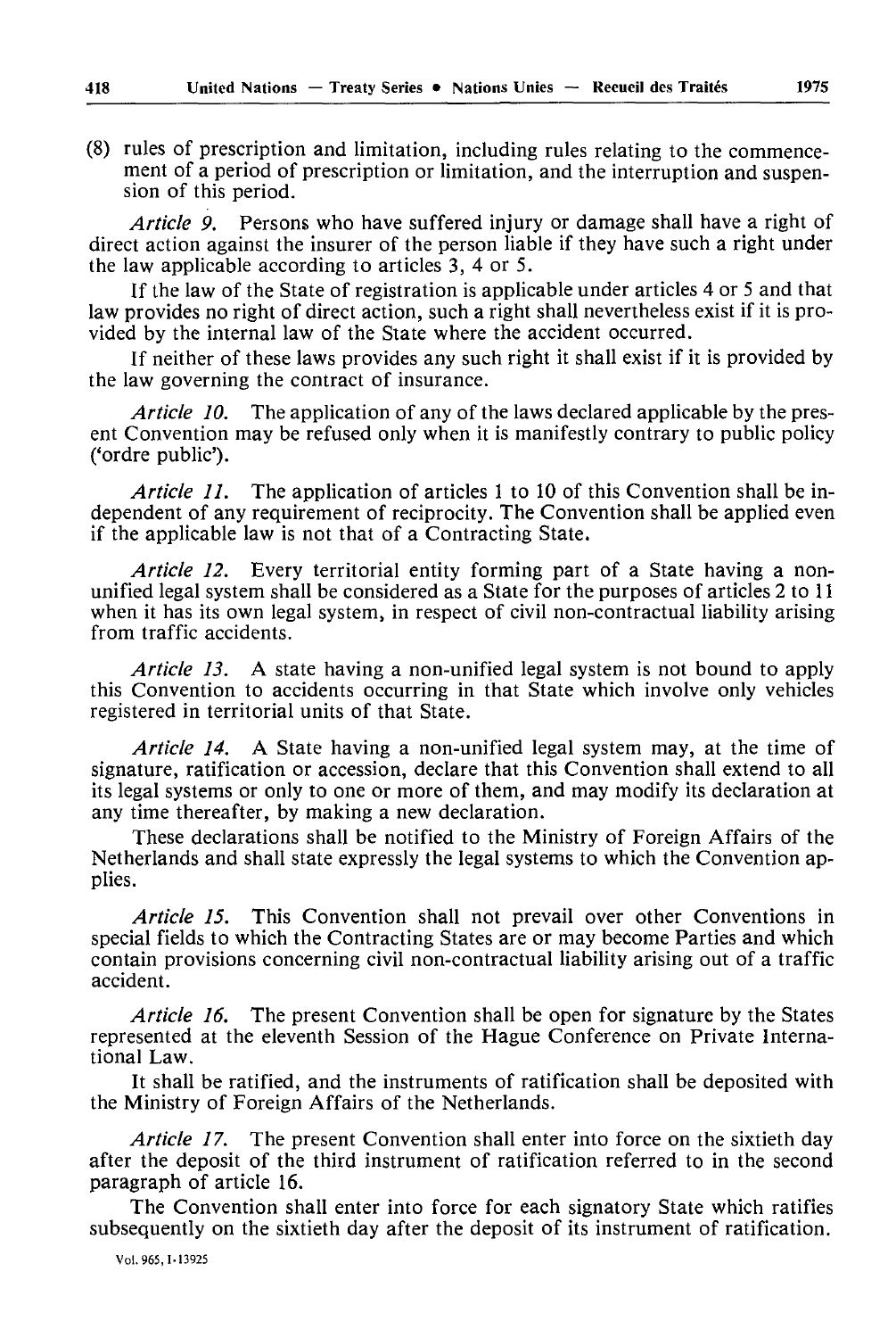*Article 18.* Any State not represented at the eleventh Session of the Hague Conference on Private International Law which is a Member of this Conference or of the United Nations or of a specialized agency of that Organisation, or a Party to the Statute of the International Court of Justice may accede to the present Conven tion after it has entered into force in accordance with the first paragraph of ar ticle 17.

The instrument of accession shall be deposited with the Ministry of Foreign Af fairs of the Netherlands.

The Convention shall enter into force for a State acceding to it on the sixtieth day after the deposit of its instrument of accession.

The accession will have effect only as regards the relations between the acceding State and such Contracting States as will have declared their acceptance of the acces sion. Such a declaration shall be deposited at the Ministry of Foreign Affairs of the Netherlands; this Ministry shall forward, through diplomatic channels, a certified copy to each of the Contracting States.

The Convention will enter into force as between the acceding State and the State having declared to accept the accession on the sixtieth day after the deposit of the declaration of acceptance.

*Article 19.* Any State may, at the time of signature, ratification or accession, declare that the present Convention shall extend to all the territories for the interna tional relations of which it is responsible, or to one or more of them. Such a declara tion shall take effect on the date of entry into force of the Convention for the State concerned.

At any time thereafter, such extensions shall be notified to the Ministry of Foreign Affairs of the Netherlands.

The Convention shall enter into force for the territories mentioned in such an extension on the sixtieth day after the notification indicated in the preceding paragraph.

*Article 20.* The present Convention shall remain in force for five years from the date of its entry into force in accordance with the first paragraph of article 17, even for States which have ratified it or accede to it subsequently.

If there has been no denunciation, it shall be renewed tacitly every five years. Any denunciation shall be notified to the Ministry of Foreign Affairs of the Netherlands at least six months before the end of the five year period.

It may be limited to certain of the territories to which the Convention applies.

The denunciation shall have effect only as regards the State which has notified it. The Convention shall remain in force for the other Contracting States.

*Article 21.* The Ministry of Foreign Affairs of the Netherlands shall give notice to the States referred to in article 16, and to the States which have acceded in accordance with article 18 of the following

- *(a)* the signatures and ratifications referred to in article 16;
- *(b)* the date on which the present Convention enters into force in accordance with the first paragraph of article 17;
- *(c)* the accessions referred to in article 18 and the dates on which they take effect;
- *(d)* the declarations referred to in articles 14 and 19;
- *(e)* the denunciations referred to in the third paragraph of article 20.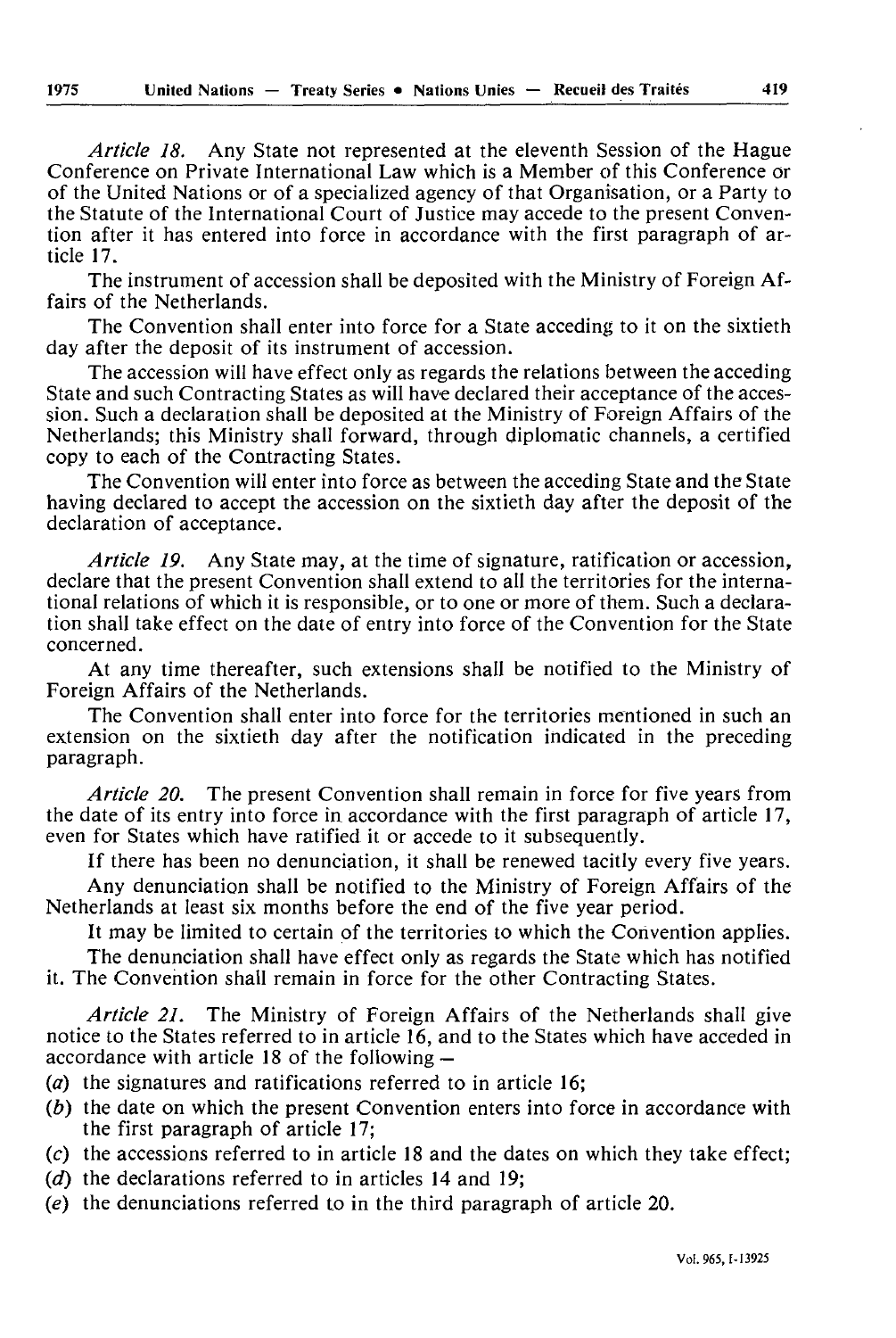EN FOI DE QUOI, les soussignés, dûment autorisés, ont signé la présente Convention.

FAIT à La Haye, le 4 mai 1971, en français et en anglais, les deux textes fai sant également foi, en un seul exem plaire, qui sera déposé dans les archives du Gouvernement des Pays-Bas et dont une copie certifiée conforme sera remise, par la voie diplomatique à chacun des Etats représentés à la onzième session de la Conférence de La Haye de droit inter national privé.

IN WITNESS WHEREOF the undersigned, being duly authorized thereto, have signed the present Convention.

DONE at The Hague, on the fourth day of May 1971, in the English and French languages, both texts being equally authentic, in a single copy which shall be deposited in the archives of the Government of the Netherlands, and of which a certified copy shall be sent, through the diplomatic channel, to each of the States represented at the eleventh Session of the Hague Conference on Pri vate International Law.

Pour l'Autriche : For Austria:

Pour la République fédérale d'Allemagne : For the Federal Republic of Germany:

Pour la Belgique : For Belgium:

#### W. VAN CAUWENBERG

Pour le Canada : For Canada:

Pour le Danemark : For Denmark:

Pour l'Espagne : For Spain:

Pour les Etats-Unis d'Amérique : For the United States of America:

Pour la Finlande : For Finland:

Pour la France : For France:

#### C. DE MARGERIE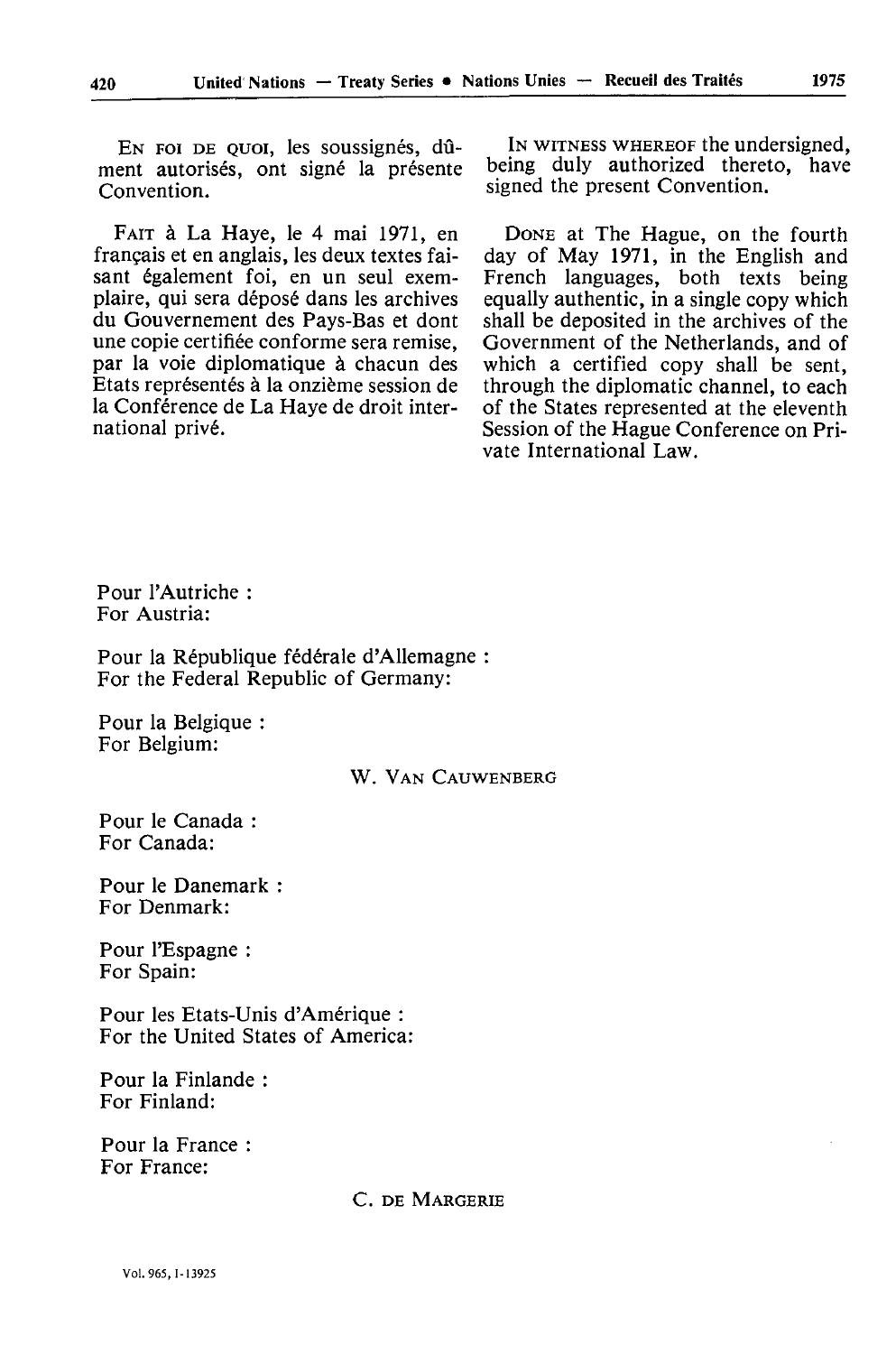Pour la Grèce : For Greece:

Pour l'Irlande : For Ireland:

Pour Israël : For Israël;

Pour l'Italie ; For Italy:

Pour le Japon : For Japan:

Pour le Luxembourg For Luxembourg:

Pour la Norvège : For Norway:

Pour les Pays-Bas : For the Netherlands:

E. L. C. SCHIFF

Pour le Portugal : For Portugal:

> ALFREDO LENCASTRE DA VEIGA Ambassadeur de Portugal

Pour la République arabe unie : For thé United Arab Republic:

Pour le Royaume-Uni de Grande-Bretagne et d'Irlande du Nord For thé United Kingdom of Great Britain and Northern Ireland:

Pour la Suède : For Sweden:

Pour la Suisse : For Switzerland: